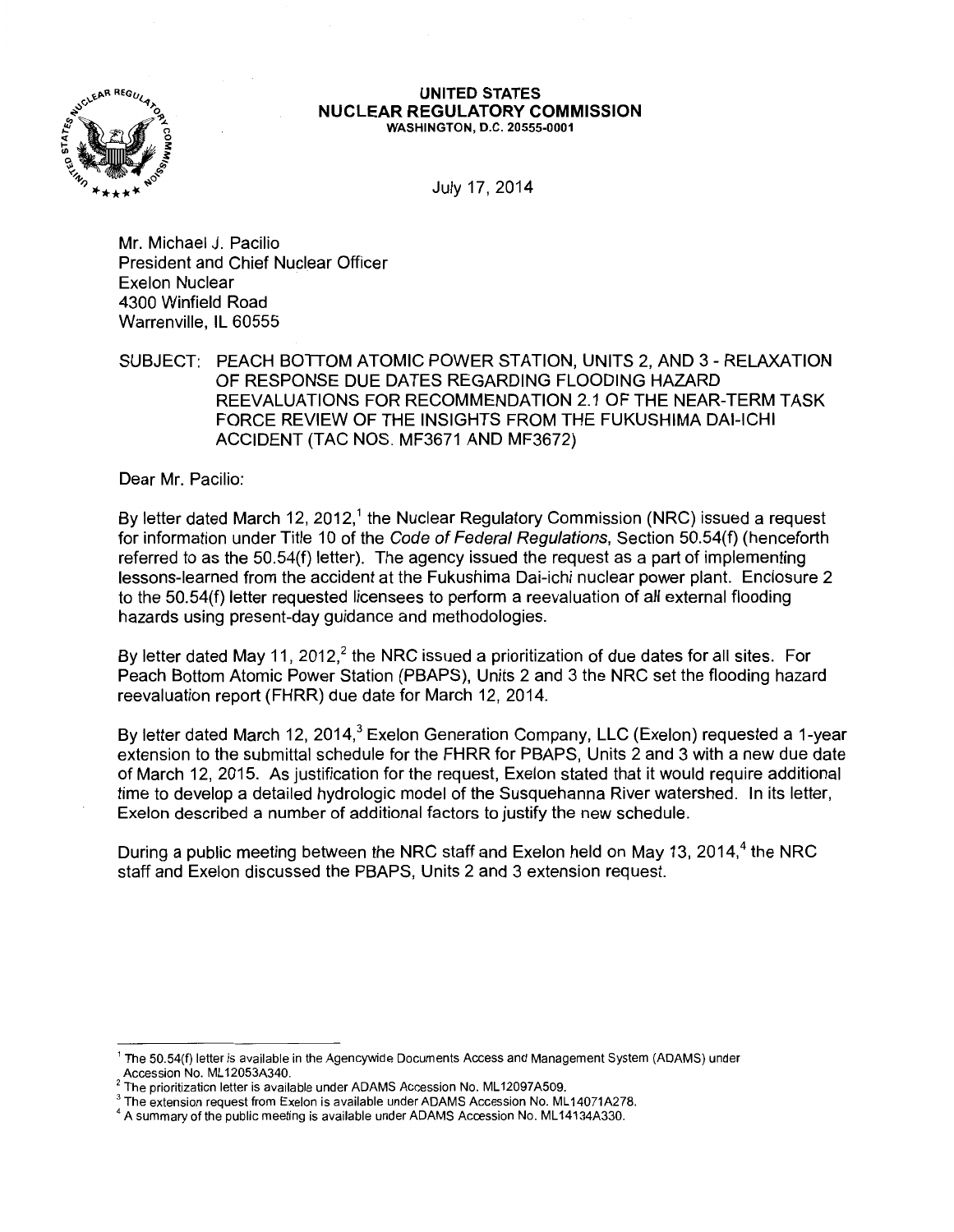## M. Pacilio  $-2$ -

The NRC staff reviewed Exelon's justification and considered the following factors when reviewing the new schedule:

- The licensee stated during the public meeting held on May 14, 2014, that the flooding hazard reevaluation (FHR) completed to date did not identify the need for any interim actions;
- The record flood of 1972 resulted in a flood level of 113.5 feet absent wave runup. The current licensing basis (CLB) for PBAPS is a postulated flood level of 132 feet and structures required for safe shutdown are protected to 135 feet;
- Exelon is developing a detailed hydrometerological study that will produce new extreme rainfall and snowmelt parameters specific to the Susquehanna River watershed. Exelon explained during the public meeting that this study is being done for the Federal Energy Regulatory Commission and that the study will be integrated into the PBAPS FHR; and
- The limited duration of the proposed extension (1 year) and the facts that: 1) PBAPS has margin between the worst recorded flood level and its CLB flood level and the protection level for any safety related equipment, and 2) the analysis completed to date has not identified the need for any interim action supports the proposed extension.

Given these considerations, the NRC considers Exelon's proposed revised schedule to be acceptable. Accordingly, and based upon the authority granted to the Director of the NRC's Office of Nuclear Reactor Regulation, the required response date for submitting the FHRR for PBAPS is now March 12, 2015.

If you have any questions regarding this matter, or if it is necessary to revise the submittal schedule, please contact your NRC project manager, Rick Ennis, at (301) 415-1420 or by e-mail at Rick.Ennis@nrc.gov.

Sincerely,

Jamild Jame

Daniel H. Dorman, Acting Director Office of Nuclear Reactor Regulation

Docket Nos. 50-277 and 50-278

cc: Listserv